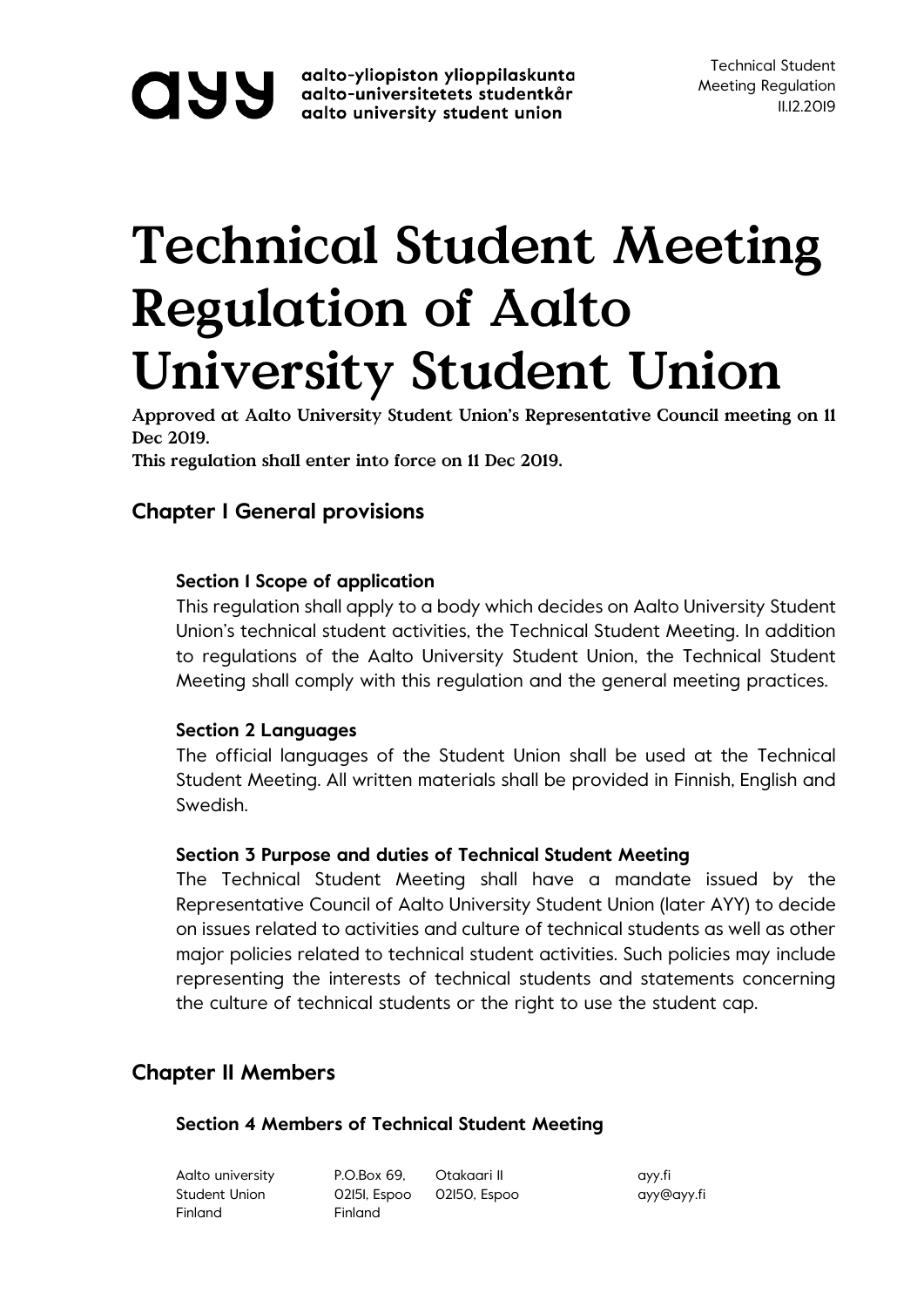# **880**

#### aalto-yliopiston ylioppilaskunta aalto-universitetets studentkår aalto university student union

The following AYY's associations which receive new technical students shall be considered members of the Technical Student Meeting: The Guild of Architecture, Information Networks Guild Athene, the Guild of Automation and Systems Technology, the Guild of Physics, Inkubio, the Chemistry Guild, the Guild of Mechanical Engineers, the Guild of Surveying Engineers, the Guild of Industrial Engineering and Management Prodeko, Prosessiteekkarit, Forest Products Guild, the Guild of Civil Engineers, the Guild of Electrical Engineering, Teknologföreningen, the Computer Science Guild and the Guild of Materials and Metallurgy Students.

## **Section 5 Granting of membership**

AYY's association may request membership of the Technical Student Meeting by submitting a written application to the Chair of the Technical Student Meeting, in which case the request and application shall be considered at the next meeting. Membership may be granted by a two-thirds (2/3) majority of the votes cast.

## **Section 6 Termination of membership**

AYY's association may request a resignation from the Technical Student Meeting by submitting a written notice to the Chair of the Technical Student Meeting, in which case the request shall be considered at the next meeting.

The Technical Student Meeting may dismiss a member if the association no longer admits new technical students or if there is a valid reason for dismissal. A member may be dismissed by a two-thirds (2/3) majority of the votes cast.

## **Section 7 Representation of members**

Each association considered to be a member shall be entitled to two seats at the Technical Student Meeting. Each member shall nominate representatives and vice representatives for the duration of the meeting. A member shall nominate representatives to the Technical Student Meeting and bring the names of the representatives to the attention of the Chair of the Technical Student Meeting no later than two (2) days prior to the meeting.

The election method of a representative shall be defined by each member. The representative must be a a member of the association they represent and a member of the Student Union.

Finland Finland

Aalto university P.O.Box 69, Otakaari II ayy.fi Student Union **02151, Espoo 02150, Espoo** ayy@ayy.fi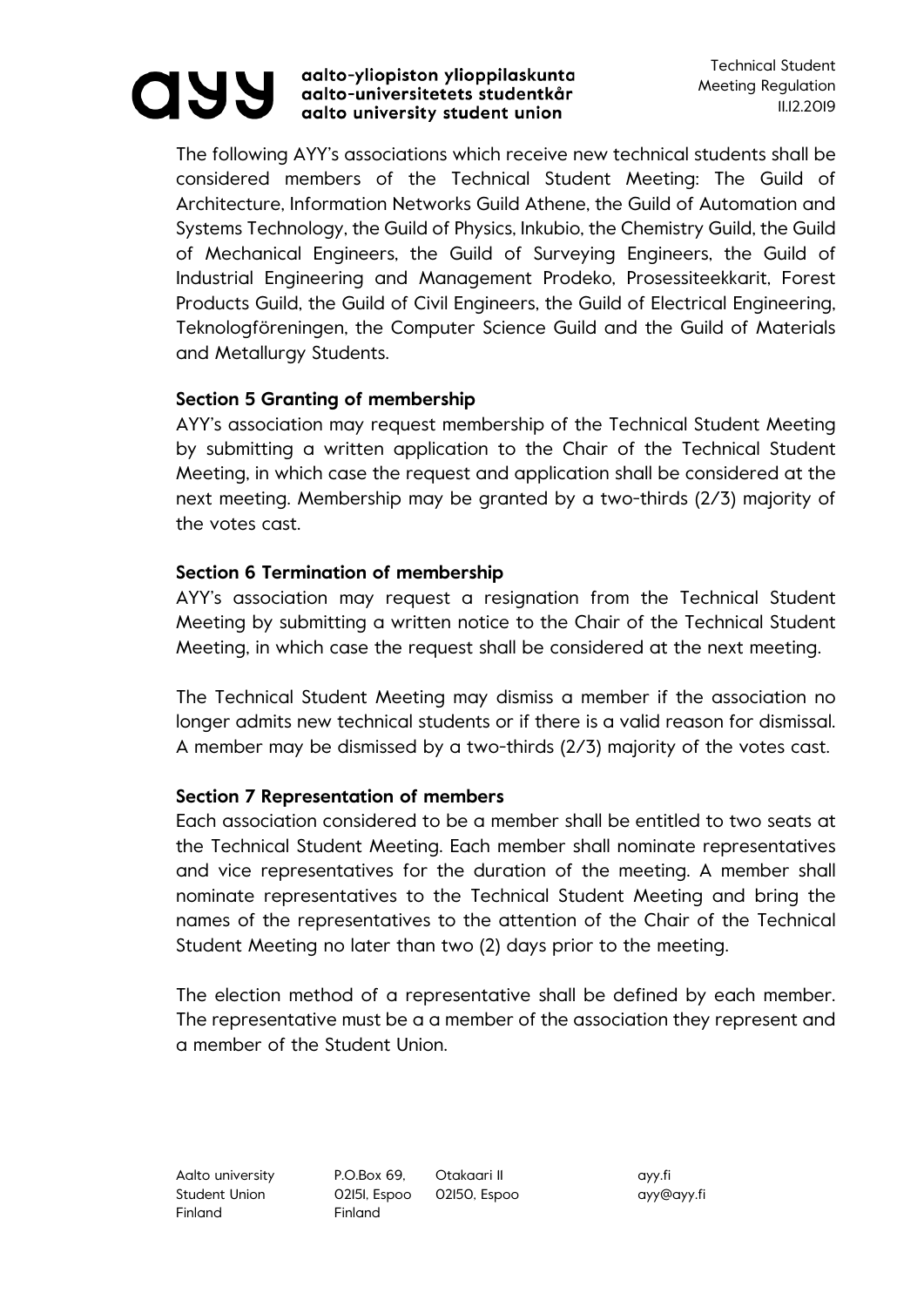

aalto-yliopiston ylioppilaskunta aalto-universitetets studentkår aalto university student union

#### **Section 8 Other representatives**

Teekkari Section, AYY Board Members, Chair of AYY Representative Council, AYY's Executive Director and the Jury of the Guild of the Round Tower shall have the right to speak and attend the Technical Student Meetings.

## **Chapter III Meetings**

### **Section 9 Convening the meeting**

The Technical Student Meeting shall meet when necessary. The Technical Student Meeting shall meet if the AYY Board or at least one third (1/3) of the members of the Technical Student Meeting so request.

The Technical Student Meeting shall meet within four weeks of the request being received by the Chair of the Technical Student Meeting.

### **Section 10 Meeting invitation and agenda**

Members shall be invited by email no later than fourteen (14) days prior to the meeting. A preliminary agenda and attachments shall be sent with the meeting invitation. Meeting invitations shall be submitted in Finnish, Swedish and English.

Members may propose items to be added to the agenda. An item proposed to the agenda must be submitted in writing to the Chair of the Technical Student Meeting

no later than nine (9) days prior to the meeting. The Chair shall draft the agenda based on the proposals and submit the agenda to members no later than seven (7) days prior to the meeting.

## **Section 11 Chairmanship of the meeting**

The Technical Student Meeting shall be chaired by a person elected by the AYY Board who is not entitled to vote. The AYY Board shall appoint the Chair and the Vice Chair for the term of the Board.

## **Section 12 Term of meeting**

The term of the Technical Student Meeting shall always be one meeting. Members shall appoint representatives for each meeting.

#### **Section 13 Quorum**

Aalto university P.O.Box 69, Otakaari II ayy.fi Student Union **02151, Espoo 02150, Espoo** ayy@ayy.fi Finland Finland